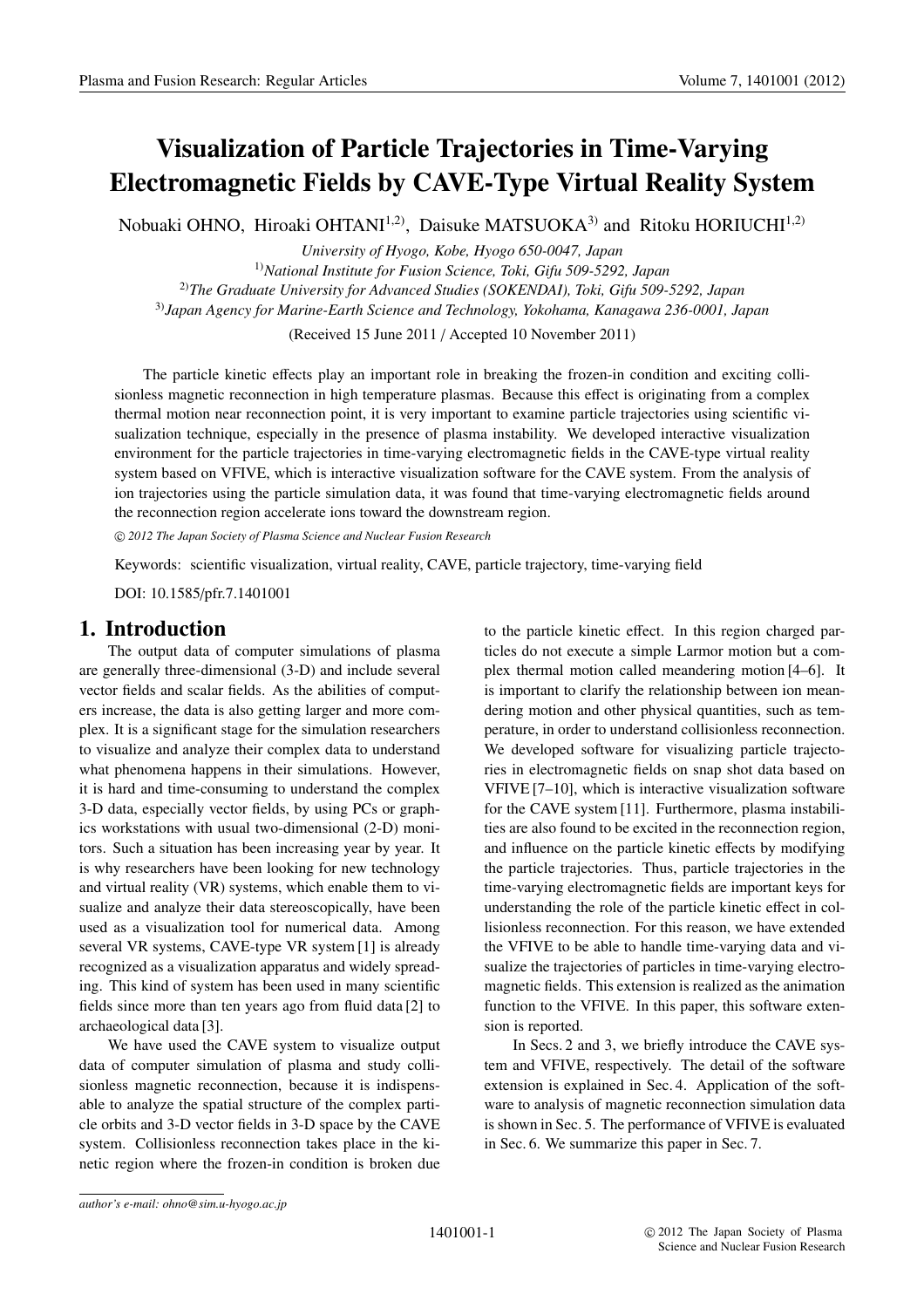

Fig. 1 CAVE system at Earth Simulator Center, JAMSTEC. The size of screens is  $3 \text{ m} \times 3 \text{ m}$  each.

## **2. CAVE**

The CAVE system is a room-sized immersive system and provides an interactive environment (see Fig. 1). The typical system has four screens, three walls and one floor, the size of which is about  $3 \text{ m} \times 3 \text{ m}$ . The screens of the CAVE system surround user and display images. The images look stereoscopic while a user wears the special glasses for it. The CAVE system has a head tracking system which is always monitoring the position and viewing direction of the user (exactly speaking, those of the special glasses). Based on the information, the CAVE system is always displaying images which are suitable for the user. To interact with the system or VR space, user uses 3-D mouse called Wand. It is composed of three buttons and a joy-stick. The head tracking system is also monitoring the Wand.

## **3. VFIVE**

We have been developing interactive visualization software for the CAVE-type VR system. It is generalpurpose and is called VFIVE [7–10]. VFIVE enables users to visualize their numerical data by using basic visualization methods such as isosurface, color contour, volume rendering, field lines, arrows and so on. The CAVE system has three superior features as a visualization apparatus, being stereoscopic, immersive and interactive. We lay big emphasis on the last feature, interactivity, when designing VFIVE. VFIVE builds up interactive visualization and analysis environment in the CAVE system through Wand and does not make the CAVE system "an object viewer". User can change the visualization parameters, and the change of the visualization parameters is soon reflected in the VR space. For example, when a user changes the isosurface level, VFIVE starts to recalculate the isosurface of new level and show it. VFIVE does not display pre-calculated visualized objects.

The visualization methods can be selected by menu function. By the menu function, a user can select target data and visualization method in the CAVE room. The user



Fig. 2 Graphical user interface of field lines. (a) The laser pointer emitted from Wand is shown. A user can decide the seed position intuitively. (b) When user releases the button of Wand, balls appear at the tip of the laser. (c, d) Two balls start drawing the lines. Runge-Kutta integration begins after user releases the button.

does not have to go out of the CAVE room to select them.

The operations of visualization method such as changing the parameters are easy too. For example, after selecting vector data and field lines, seeds of stream lines can be placed in VR space intuitively. When a user pushes one of the buttons of the Wand, a laser pointer begins to be emitted from it. The user can freely move Wand in his hand and take aim at the point where he wants. When the user releases the button, two balls emerge at the tip of the laser and begin to follow and draw the stream lines (see Fig. 2). The Runge-Kutta integration starts after the user releases the button. Isosurface level can be set by vertical motion of Wand.

VFIVE can handle time-varying data. When a user activates the animation function, VFIVE begins to read data and visualizes it by the same visualization parameter such as isosurface level and seeds of stream lines. The visualized objects such as isosurface are saved as OpenGL's macro (or polygonal data are saved on a hard disk drive (HDD) when the number of time steps is large). After completing this procedure at all time steps, VFIVE begins to display the visualization objects of each time step one after another.

By the combination of this interactive user interface and the stereoscopic and immersive view, the CAVE system with VFIVE provides 3-D data (or 4-D data) analysis environment to the researchers.

A basic version of this software can be downloaded from JAMSTEC's web site [12].

## **4. Visualization of Trajectories of Particle**

We incorporated a visualization method for trajectories of particles in time-varying electromagnetic fields.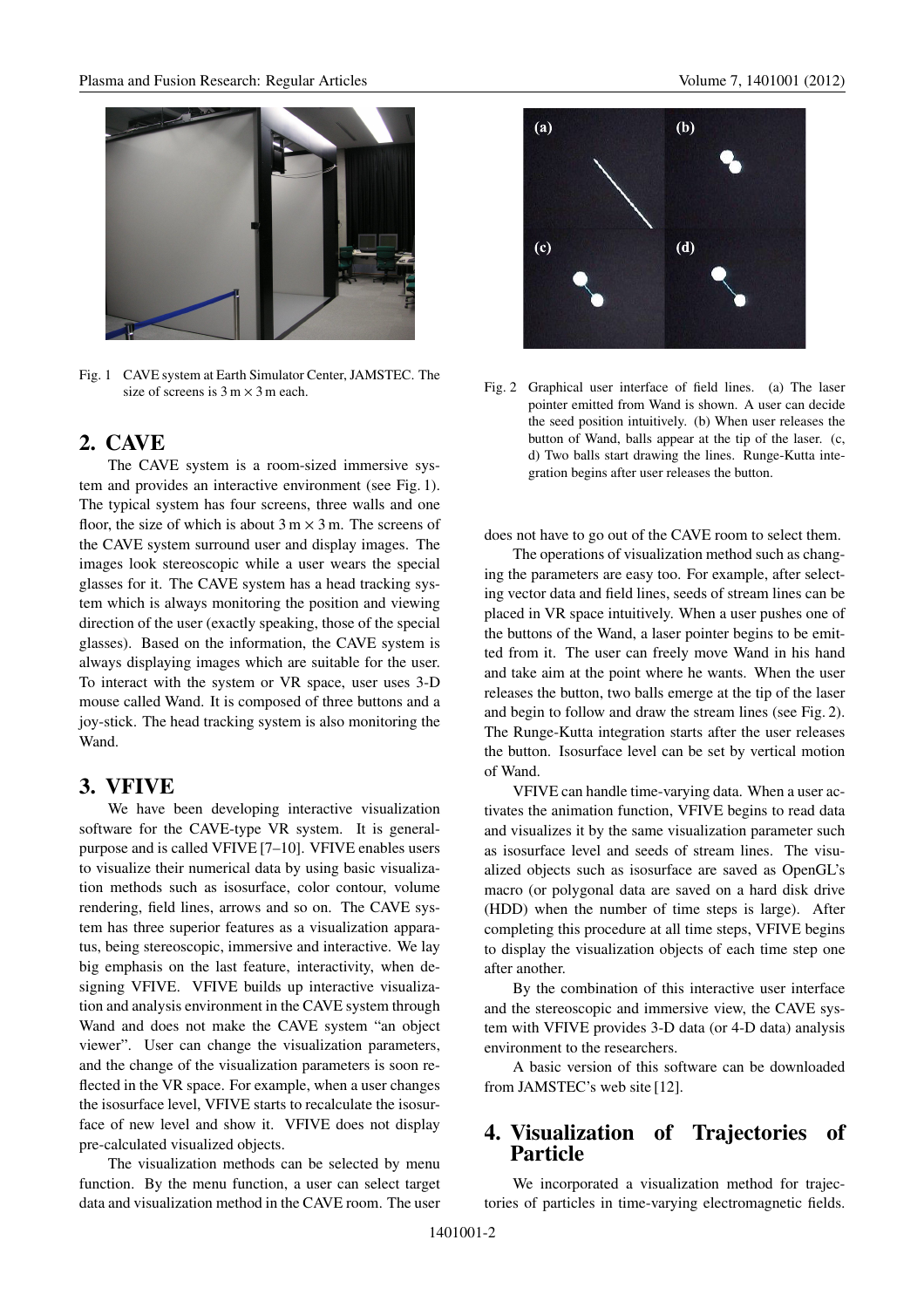This is based on our previous development [11] and it is for studying ion's meandering motion, which is considered to be related to the collisionless magnetic reconnection mechanism [4–6, 13]. It was reported that drift kink instability (a low-frequency electromagnetic instability) was excited in the reconnection region [14, 15], and that it played an important role in breaking the frozen-in condition for electron [16]. Thus it is necessary to analyze particle trajectories, which pass near the reconnection region in the timevarying electromagnetic field.

In this method, Newton-Lorentz equations

$$
\frac{d(\gamma v)}{dt} = \frac{q}{m} \left( E + \frac{v}{c} \times B \right),
$$
  
\n
$$
\frac{dx}{dt} = v,
$$
  
\n
$$
\gamma = 1 / \sqrt{1 - (v \cdot v) / c^2},
$$

where  $c$  is the light speed,  $m$  and  $q$  are the mass and charge of particle respectively, under a periodic boundary condition along *z* direction and an open boundary along *x* and y are solved to calculate the trajectories of particles in timevarying electromagnetic fields. The same graphical user interface (GUI) as field lines described in the previous section is used for placing the seeds of the particle trajectories. There is a big advantage in using the CAVE system with VFIVE in this point because it is much easier to place the seeds near the reconnection region than using usual visualization software with 2D monitor and mouse. As mentioned above, VFIVE can handle time-varying data. This method is linked with the function. The procedure is as follows.

- (i) First of all, user prepares time sequential data of electromagnetic fields, flow velocity, temperature and so on, which are the result of simulation and put all of them onto a HDD. The time interval of storing them onto a HDD should be enough short compared to the characteristic time of the target phenomena to ensure the valid trajectories. In the case of investigating ion trajectory it should be sufficiently shorter than the inverse of the ion cyclotron frequency  $\omega_{ci}$ , for example.
- (ii) User selects this method and places the seeds (initial conditions) of particle trajectories intuitively in the CAVE room by the GUI. The initial position is instructed by Wand, and initial velocity is determined by flow velocity, which is simulation data.
- (iii) User activates the animation function.
- (iv) VFIVE reads the data set of the current and the next steps, including electromagnetic fields placed on a HDD in advance.
- (v) VFIVE solves the Newton-Lorentz equations with linearly interpolating the data of fields between the two steps and stocks the calculated positions in memory. The spatial interpolation is third-order and second-order leap-frog integration is adopted in the calculation. If another visualization method is also

used, visualizations with the same parameters are carried out, and the polygonal data are saved.

- (vi) Back to (iv) till the last time step.
- (vii) VFIVE starts to display the trajectories which look growing as the time step advances, in the CAVE with other visualization objects if any.

In this animation function, the time interval of storing the time-sequential data  $\Delta T$ , that is, updating the polygonal data in 3-D world, and the time-steps Δ*t* of time integration of Newton-Lorentz equations and simulation can be decided independently one another. If they are equal to one another, then updating the polygonal data in 3-D world is performed at the same time as integrating the Newton-Lorentz equations in procedures (iv) and (v), and it is possible to trace particles in 3-D space by the same time step as the simulation. To reduce the amount of stored field data onto a HDD, it is practicable to make Δ*T* larger than Δ*t* as shown in Sec. 5. Needless to say, Δ*T* must be fully smaller than the characteristic time of the target phenomena as mentioned in procedure (i). In this case, integrating the Newton-Lorentz equations is performed several times using the interpolated field data while the polygonal data are updated one time in the procedures (iv) and (v).

By this method, a user can observe the trajectories of particles growing slowly in the CAVE room. In addition, VFIVE's other visualization methods are also available. If VFIVE displays visualization objects such as isosurface and color contour of density when the user activates this method, VFIVE shows the growing trajectories with the time-varying isosurface and color contour of density simultaneously. In short particle trajectories and other physical quantities, which changes in time can be analyzed simultaneously in 3-D space.

## **5. Example of Visualization**

As an example of this method, we visualized our collisionless magnetic reconnection simulation data and drew trajectories of ions in time-varying electromagnetic fields. All of the visualized field data are obtained by the threedimensional PArticle Simulation code for Magnetic reconnection in an Open system 'PASMO' [17–19]. The simulation parameters are as follows: The total number of particles is 143.36 million at initial stage, the simulation box size is  $254\lambda_D \times 127\lambda_D \times 192\lambda_D$ , the scale length of current layer is  $20\lambda_D$  at the initial time, the thermal velocities of electron and ion are 0.276*c* and 0.0276*c* respectively, where  $\lambda_D$  is Debye length, and *c* is the speed of light. The mass ratio of ion to electron is 100 and the driving field is  $-0.04B_0$ , where  $B_0$  is a constant. The initial condition is given by a one-dimensional Harris-type equilibrium, in which the magnetic field is parallel to the *x*-axis and a function of  $y$ -coordinate. At the upstream boundary ( $y$  boundary) ions and electrons come into the system by  $E \times B$ drift due to a driving electric field, while at the downstream boundary (*x* boundary) particles go out from and come into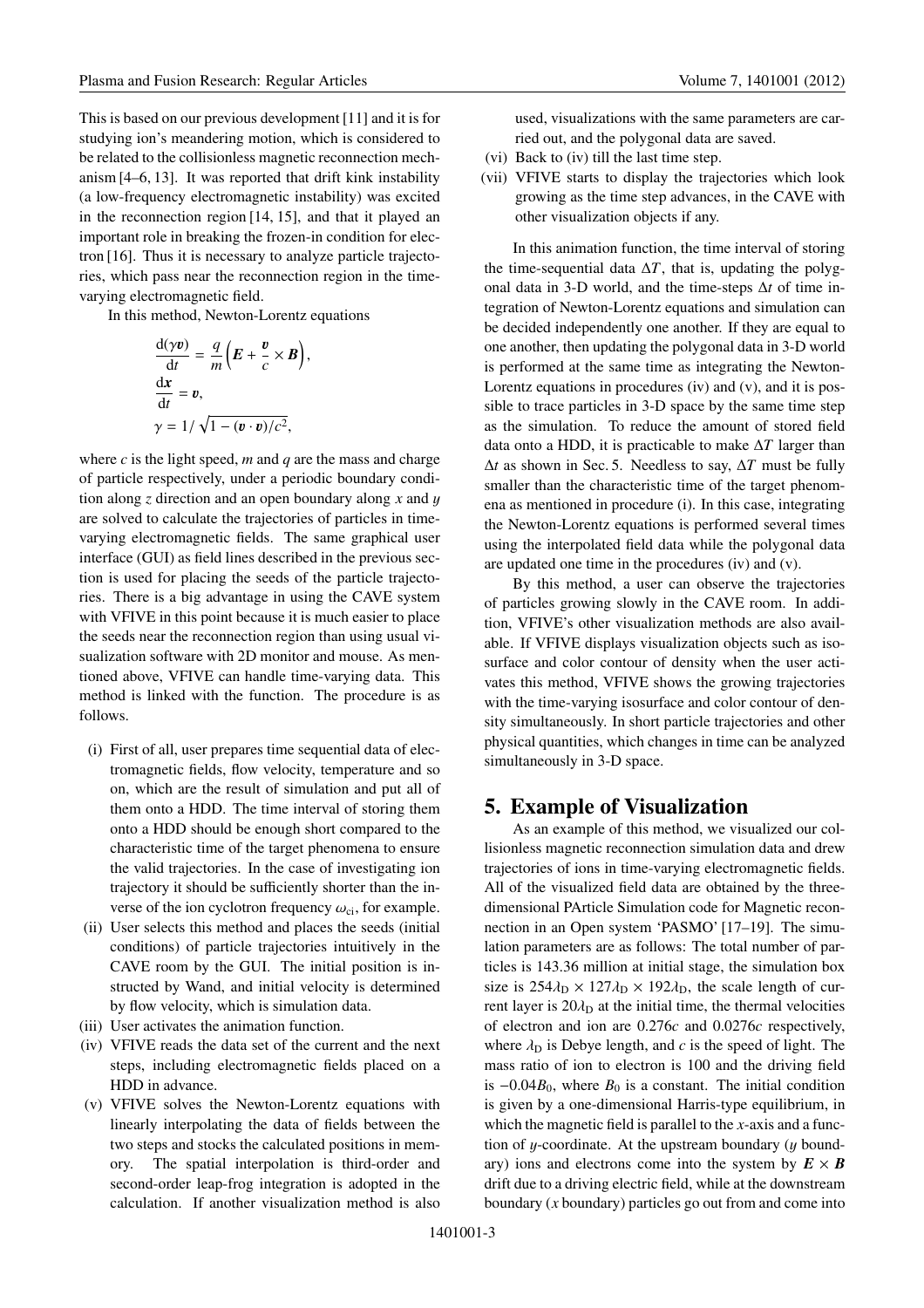the system under the free boundary condition.

The seed points were placed by the GUI intuitively. The time-step Δ*t* of time integration of Newton-Lorentz equation is the same as that of PASMO simulation ( $\omega_{ci}\Delta t$  = 6.91×10<sup>-4</sup>, where  $\omega_{ci}$  is ion cyclotron frequency). Because the electromagnetic field data are stored by  $100\Delta t$  (=  $\Delta T$ ), 98 data of fields are linearly interpolated in the interval Δ*T*. An integration of Newton-Lorentz equation is performed 100 times during Δ*T* with the time-step Δ*t* using the linearinterpolated electromagnetic field data along the time. Figure 3 shows CAVE visualization of the time-varying data at (a)  $T = 0$ , (b)  $25\Delta T$ , and (c)  $50\Delta T$ . The displaying time  $T = 0$  corresponds to the time  $\omega_{ci}t = 40.1$  in the PASMO simulation. The color contour of *x*y plane is ion temperature and of y*z*-plane is a reconnection component of magnetic field. The blue and white lines are magnetic field and ion trajectories, respectively. A sequence of Fig. 3 shows that the trajectories of ions are growing, that is, ions coming from the upstream boundary  $(y$  boundary) execute meandering motion and go out from the downstream boundary (*x* boundary) [4–6, 11, 13]. It is observed that other quantities are also changing. It is found that drift kink instability is excited near the central region in Fig. 3 [14, 15]. It is easy by Wand of CAVE system to instruct the initial positions of particles intuitively in 3-D VR space. It is important to watch the complex structures of particle trajectories and magnetic field from the various view points to understand them, and it is straightforward by CAVE system to observe them in such a way. It is disappointing to project 3-D objects in the VR space on the 2-D picture such as Fig. 3 in order to put the image on the paper.

Figure 4 shows (a) stationary or one-time-snapshot data and (b) time-varying data cases, respectively. In the case of (a), an ion trajectory is calculated and drawn from the upstream boundary under the stationary electromagnetic field data at  $\omega_{ci}t = 36.7$ , while in the case of (b) it is calculated from the same initial position as the case of (a) over a time interval  $36.7 \le \omega_{ci} t \le 42.3$  (over the displaying time interval;  $0 \leq T \leq 82\Delta T$ ), and the result at  $\omega_{ci}t = 42.3$  with the calculated ion trajectory during the time is shown in Fig. 4 (b). By comparing between them, the trajectories in time-varying and stationary electromagnetic fields are surely different. In the case of time-varying fields, ions move faster toward the downstream region (*x* boundary) from the center region, where magnetic reconnection takes place, than the case of stationary fields. This difference indicates that the time-varying electromagnetic fields, that is, plasma instabilities excited around the reconnection region accelerate ions toward the downstream region. In our previous paper [11] and another paper [20], the trajectory of test particle was investigated in the timefixed field. We are now investigating detail effects of timevarying electromagnetic field on particle trajectories. To understand the reconnection mechanism, it is necessary to consider it in the time-varying electromagnetic field more carefully.



Fig. 3 CAVE visualization of the time-varying data at (a)  $T = 0$ , (b) 25Δ*T*, and (c) 50Δ*T*, where Δ*T* is time interval of storing the simulation data. The color contour of *x*y plane is ion temperature and of y*z*-plane is a reconnection component of magnetic field. The blue and white lines are magnetic field and ion trajectories, respectively. The magnetic field lines are drawn by the data at the each time, while the ion trajectories are shown as time-tracing lines from  $T = 0$ .

## **6. Performance of VFIVE**

Frame rates and number of polygons were measured for performance evaluation of this software. The CAVE system in JAMSTEC and the same data as Sec. 5 were used. The graphics workstation of this system has eight CPUs (AMD Opteron 8224 SE), 256 GB memory and two NVIDIA Quadro PLEX 1000 Model IVs. The resolution of one screen is  $1050 \times 1050$ .

We measured frame rates in the following three cases: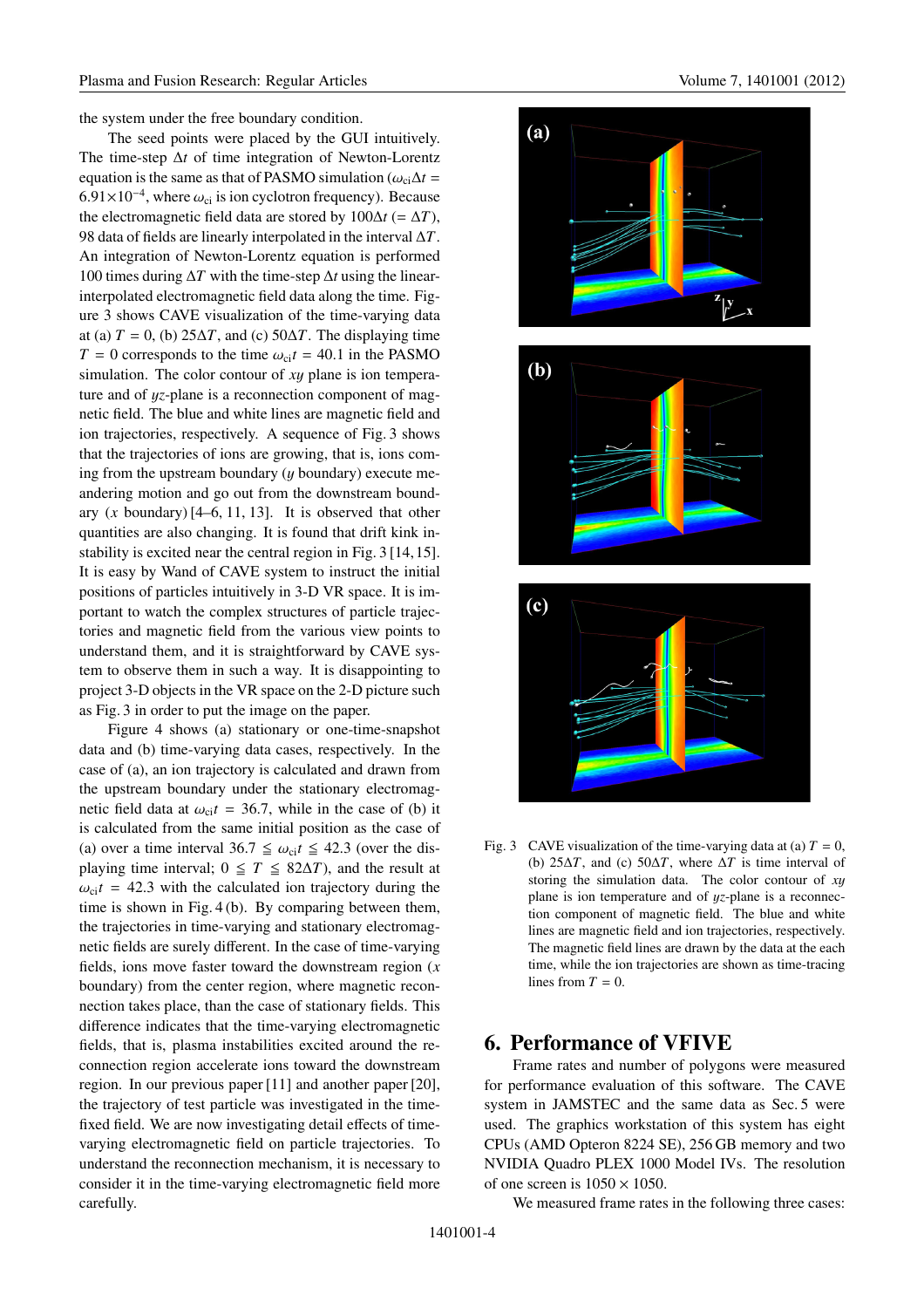

Fig. 4 CAVE visualization of (a) stationary data at  $\omega_{ci}t = 36.7$ , and (b) time-varying data after calculation over a time interval 36.7  $\leq \omega_{ci} t \leq 42.3$ . The start point of ion timetracing trajectory (white line) is located around the center of upstream boundary (*xz*-plane), and the white ball is the final point of the trajectory. The blue lines are magnetic fields at that time.

(1) tracing 20 magnetic field lines, (2) tracing 20 ion trajectories in the constant electromagnetic field, and (3) tracing 20 ion trajectories in the time-varying electromagnetic field. In all cases, two contour slices are displayed simultaneously like Fig. 3. The results are: (1) from 80 to 114 frames per second (fps), (2) from 50 to 60 fps, and (3) from 4 to 10 fps. When these frame rates were measured, the graphics workstation computes the orbits by the integration and displays them simultaneously. After the integration, in other words, the graphics workstation only displays the orbits, the results are almost 114 fps in all cases. Note that the maximum frame rate of this CAVE system is 114 fps.

We also measured numbers of polygons after the integration. The number of polygons of two contour slices is about 33,000. The number of line segments of a magnetic field line is about 4,700, that of an ion trajectory in the constant field is about 12,000 and that of an ion trajectory in the time-varying field is about 30,000. A magnetic field line is displayed with two balls and an ion trajectory is with a ball. A ball is drawn by 64 polygons. The numbers of line segments are the averages of 100 trials (fps and the number of polygons were measured separately). Therefore the estimated numbers of polygons are: (1) 35,560 polygons and 94,000 line segments, (2) 34,280 polygons and 240,000 line segments, and (3) 34,280 polygons and 600,000 line segments.

For current graphics hardware rendering above number of polygons are not a hard job. In cases of tracing ion trajectories frame rates are slowed down during the integration. However, after the integration they recover to almost the maximum value.

### **7. Summary**

By adding the method for visualizing the trajectories of ions in time-varying electromagnetic fields to VFIVE, researchers can investigate the relationship between the trajectories of ions and other physical quantities in the CAVE room interactively and intuitively. The trajectories of ions in time-varying electromagnetic fields are different from that in the stationary electromagnetic data. To understand the phenomena, it is surely more important to analyze the trajectories in time-varying fields. We believe that this development will enhance the study of the phenomena in high temperature plasma such as collisionless magnetic reconnection.

In addition, with remodeling the method a little, VFIVE will be able to trace the particle in the time-varying velocity field. There must be lots of applications.

#### **Acknowledgments**

This work is supported by Grant-in-Aids for Young Scientists (B) (No. 19740346) from the Japan Society for the Promotion of Science (JSPS). It is also performed with the support and under the auspices of the National Institute for Fusion Science (NIFS) Collaborative Research Program (NIFS09KDBN004).

- [1] C. Cruz-Neira, D.J. Sandin and T.A. DeFanti, Proceedings of SIGGRAPH '93 (1993) p.65.
- [2] V. Jaswal, Proceedings of the 8th Conference on Visualization '97 (1997) p.301.
- [3] D. Acevedo, E. Vote, D.H. Laidlawa and M.S. Joukowsky, Proceedings of the Conference on Visualization '01 (2001) p.493.
- [4] W. Horton and T. Tajima, J. Geophys. Res. **96**, 15811 (1991).
- [5] A. Ishizawa and R. Horiuchi, Phys. Rev. Lett. **95**, 045003 (2005).
- [6] R. Horiuchi and H. Ohtani, Comm. Comp. Phys. **4**, 496 (2008).
- [7] A. Kageyama, Y. Tamura and T. Sato, Trans. Virtual Reality Soc. Japan **4**, 717 (1999).
- [8] A. Kageyama, Y. Tamura and T. Sato, Progress of Theoretical Physics Supplement **138**, 665 (2000).
- [9] N. Ohno, A. Kageyama and K. Kusano, J. Plasma Phys. **72**, 1069 (2006).
- [10] N. Ohno and A. Kageyama, Earth Planet. Interiors **163**, 305 (2007).
- [11] H. Ohtani and R. Horiuchi, Plasma Fusion Res. **3**, 054 (2008).
- [12] http://www.jamstec.go.jp/esc/research/Perception/